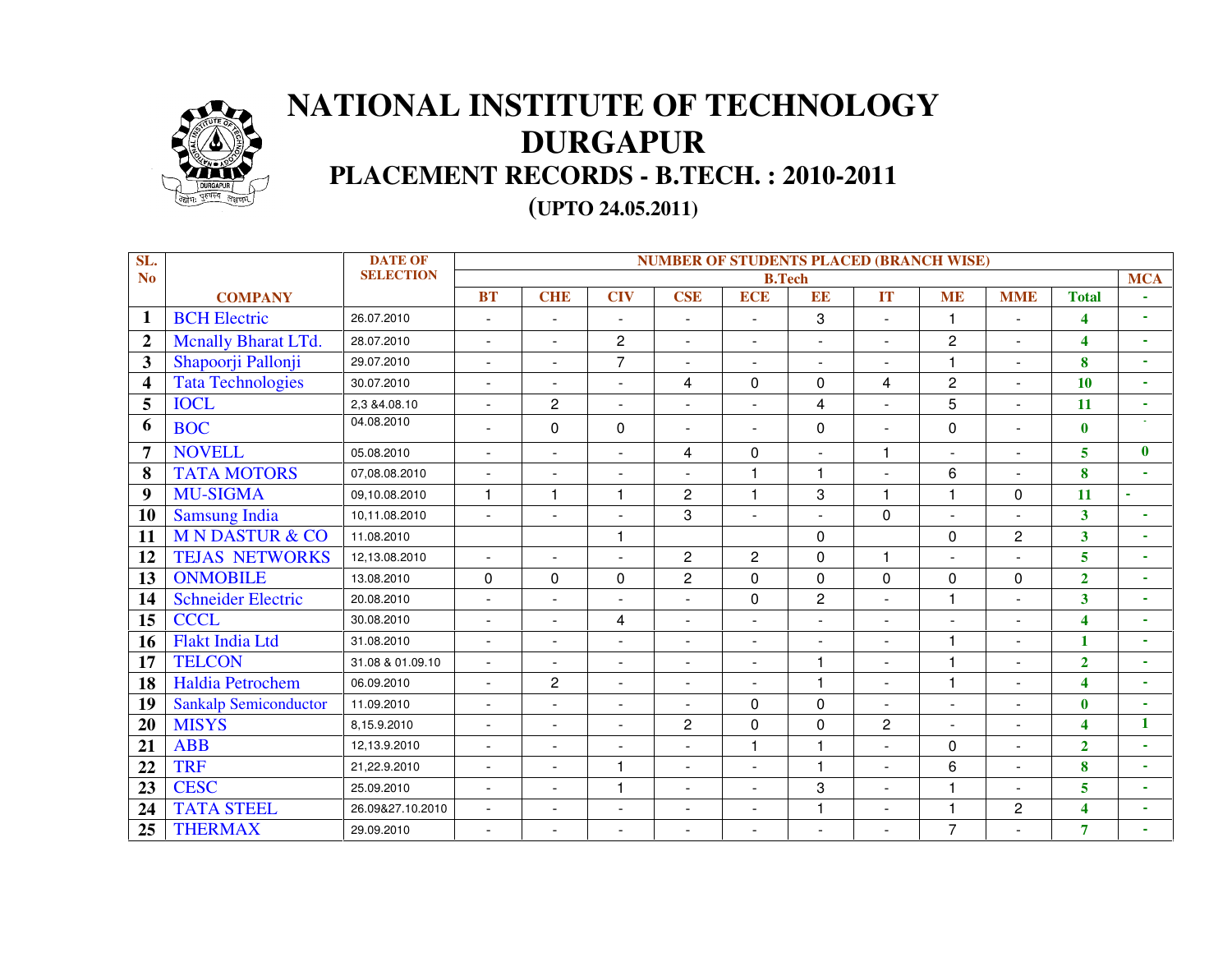| SL.            |                          | <b>DATE OF</b>   | <b>NUMBER OF STUDENTS PLACED (BRANCH WISE)</b> |                          |                          |                      |                |                |                          |                          |                          |                         |                         |
|----------------|--------------------------|------------------|------------------------------------------------|--------------------------|--------------------------|----------------------|----------------|----------------|--------------------------|--------------------------|--------------------------|-------------------------|-------------------------|
| N <sub>o</sub> |                          | <b>SELECTION</b> |                                                |                          |                          |                      | <b>B.Tech</b>  |                |                          |                          |                          |                         | <b>MCA</b>              |
|                | <b>COMPANY</b>           |                  | <b>BT</b>                                      | <b>CHE</b>               | <b>CIV</b>               | <b>CSE</b>           | <b>ECE</b>     | EE             | IT                       | <b>ME</b>                | <b>MME</b>               | <b>Total</b>            |                         |
| 26             | <b>VEDANTA</b>           | 29.09.2010       | $\blacksquare$                                 | $\mathbf{1}$             | $\mathbf{1}$             | 0                    | $\blacksquare$ | $\overline{c}$ | 0                        | $\mathbf{1}$             | 1                        | 6                       | $\blacksquare$          |
| 27             | Larsen & Toubro          | 01.10.2010       | $\blacksquare$                                 | ÷,                       | $\overline{c}$           | $\blacksquare$       | ÷,             | $\overline{2}$ | $\overline{a}$           | $\blacksquare$           | 3                        | $\overline{7}$          | $\mathbf{r}$            |
| 28             | <b>UNISYS GLOBAL</b>     | 04.10.2010       | $\overline{a}$                                 |                          | ÷.                       | 6                    | 1              |                | 3                        | $\overline{a}$           |                          | 10                      | ÷.                      |
| 29             | M&M                      | 05.10.2010       | $\blacksquare$                                 | $\overline{\phantom{a}}$ | $\blacksquare$           | $\overline{a}$       | $\blacksquare$ | $\blacksquare$ | $\overline{\phantom{a}}$ | $\overline{2}$           | $\overline{c}$           | $\overline{\mathbf{4}}$ | $\mathbf{r}$            |
| 30             | <b>JSL</b>               | 06.10.2010       | $\mathbf{r}$                                   | ÷                        | $(-)$                    | $\overline{a}$       | $\blacksquare$ | $\Omega$       | $\sim$                   | $\overline{2}$           | $\overline{2}$           | $\overline{\mathbf{4}}$ | $\blacksquare$          |
| 31             | <b>KEF Holdings Ltd</b>  | 10.10.2010       | ÷.                                             | $\mathbf{1}$             | $\sim$                   |                      | ä,             |                |                          | $\mathbf{1}$             | $\overline{2}$           | $\overline{\mathbf{4}}$ | $\blacksquare$          |
| 32             | <b>ATOS ORIGIN</b>       | 12.10.2010       |                                                | $\overline{\phantom{a}}$ | $\overline{a}$           | 4                    | $\overline{c}$ | $\overline{c}$ | 8                        | $\blacksquare$           |                          | 16                      | $\overline{\mathbf{4}}$ |
| 33             | <b>NTPC</b>              | 25,26.10.2010    | $\sim$                                         | ٠                        | $\sim$                   |                      | 3              | 3              |                          | 4                        | $\overline{a}$           | 10                      | $\blacksquare$          |
| 34             | <b>BIRLASOFT</b>         | 02.11.2010       | $\mathbf{r}$                                   | $\blacksquare$           | $\blacksquare$           | $\overline{c}$       | 9              | $\Omega$       | $\overline{7}$           | $\mathbf{1}$             | $\mathbf{r}$             | 19                      | $\overline{\mathbf{3}}$ |
| 35             | L&T-ECC                  | 03.11.2010       |                                                |                          | $\overline{c}$           |                      |                | 1              |                          | $\overline{c}$           |                          | 5                       | ÷.                      |
| 36             | <b>HINDALCO</b>          | 04.11.2010       | $\blacksquare$                                 | 3                        | $\sim$                   | $\blacksquare$       | 1              | 1              | $\blacksquare$           | $\overline{2}$           | 1                        | 8                       | $\blacksquare$          |
| 37             | <b>JSW Steel</b>         | 16.11.2010       | $\mathbf{r}$                                   | $\overline{c}$           | 5                        | $\blacksquare$       | $\blacksquare$ | 14             | $\overline{a}$           | 9                        | 10                       | 40                      | $\blacksquare$          |
| 38             | <b>INTERRA-IT</b>        | 17.11.2010       | $\overline{\phantom{0}}$                       |                          |                          | 3                    | $\blacksquare$ |                | $\mathbf{1}$             | $\blacksquare$           |                          | $\overline{\mathbf{4}}$ |                         |
| 39             | <b>RIL(Rancore Tech)</b> | 22.11.2010       | $\blacksquare$                                 | $\overline{\phantom{a}}$ | $\blacksquare$           | 3                    | 5              | $\blacksquare$ | $\overline{a}$           | $\overline{\phantom{a}}$ | $\blacksquare$           | 8                       | $\overline{2}$          |
| 40             | <b>SAMTEL</b>            | 23.11.2010       | $\equiv$                                       | ÷,                       | $\blacksquare$           | ÷,                   | $\mathbf{1}$   | $\sim$         | $\overline{\phantom{a}}$ | $\mathbf{1}$             |                          | $\overline{2}$          | $\sim$                  |
| 41             | <b>ACC</b>               | 24.11.2010       | $\sim$                                         | 4                        | $\sim$                   | $\overline{a}$       | $\mathbf{r}$   | $\overline{c}$ | $\overline{a}$           | $\overline{2}$           |                          | 8                       | $\mathbf{r}$            |
| 42             | <b>ESSAR</b>             | 25.11.2010       |                                                | 1                        | $\overline{\phantom{a}}$ | $\blacksquare$       | $\blacksquare$ | 1              |                          | $\mathbf{1}$             | 5                        | 8                       | $\blacksquare$          |
| 43             | <b>LETSE</b>             | 25.26.11.2010    | $\blacksquare$                                 | $\overline{a}$           | $\blacksquare$           | 4                    | $\overline{a}$ | $\sim$         | 1                        | $\blacksquare$           | $\overline{\phantom{a}}$ | 5                       | $\blacksquare$          |
| 44             | HP                       | 27,28.11.2010    | $\blacksquare$                                 | ÷,                       | $\blacksquare$           | $\overline{c}$       | 0              | $\blacksquare$ | $\overline{7}$           | $\blacksquare$           | $\blacksquare$           | $\boldsymbol{9}$        | $\mathbf{r}$            |
| 45             | <b>MECON</b>             | 30.11.2010       | $\overline{a}$                                 |                          | $\mathbf{1}$             |                      | $\overline{c}$ | $\mathbf{1}$   |                          | 3                        |                          | $\overline{7}$          | ÷.                      |
| 46             | Wabco-TVS(India)Ltd      | 03.12.2010       | $\blacksquare$                                 | $\blacksquare$           | $\mathbf{1}$             | $\ddot{\phantom{1}}$ | $\overline{a}$ | $\overline{c}$ | $\blacksquare$           | $\mathbf{1}$             | $\sim$                   | 4                       | $\overline{a}$          |
| 47             | <b>TCS</b>               | 04.12.2010       | 22                                             | 0                        | $\mathbf{1}$             | 11                   | 16             | $\overline{2}$ | $\overline{7}$           | $\mathbf{1}$             | $\overline{2}$           | 62                      | 27                      |
| 48             | <b>Mind Tree</b>         | 7,8,12.2010      | $\mathbf{1}$                                   | $\overline{2}$           | $\mathbf 0$              | 3                    | $\overline{c}$ | $\Omega$       | 3                        | $\Omega$                 | $\mathbf{1}$             | 12                      | $\overline{\mathbf{5}}$ |
| 49             | <b>IBM</b>               | 9,10.12.2010     | $6\phantom{1}$                                 |                          | 0                        | $\overline{7}$       | 8              | 1              | 5                        | 0                        | $\overline{c}$           | 30                      | $\boldsymbol{6}$        |
| 50             | <b>HNGIL</b>             | 11.12.2010       | $\sim$                                         | 1                        | 0                        | $\overline{a}$       | $\overline{a}$ | $\mathbf{1}$   |                          | 3                        | 1                        | 6                       | $\blacksquare$          |
| 51             | <b>CAPGEMINI</b>         | 12.12.2010       | $\overline{2}$                                 | $\mathbf 0$              | $\mathbf 0$              | 3                    | 3              | 0              | $\mathbf{1}$             | $\mathbf 0$              | 0                        | $\overline{9}$          | $\overline{\mathbf{4}}$ |
| 52             | <b>PCS</b>               | 13.12.2010       |                                                |                          | $\mathbf 1$              | 0                    | $\mathbf{1}$   | $\Omega$       | $\Omega$                 | $\mathbf{1}$             | $\Omega$                 | $\overline{\mathbf{3}}$ | $\mathbf{1}$            |
| 53             | <b>ARCELOR MITTAL</b>    | 14.12.2010       | $\overline{2}$                                 | $\overline{a}$           | $\sim$                   | $\overline{a}$       | $\mathbf{1}$   | ÷.             |                          | $\mathbf{1}$             | $\Omega$                 | $\overline{\mathbf{4}}$ | $\blacksquare$          |
| 54             | <b>Belzabar Software</b> | 14,12.2010       | ÷.                                             | ÷,                       | $\blacksquare$           | 1                    | $\blacksquare$ |                | $\Omega$                 | $\overline{a}$           | $\overline{\phantom{a}}$ | $\mathbf{1}$            | $\blacksquare$          |
| 55             | <b>TECH MAHINDRA</b>     | 16.12.2010       | $\blacksquare$                                 |                          | $\Omega$                 | $\Omega$             | 0              | $\Omega$       | 1                        | 0                        |                          | $\mathbf{1}$            | $\bf{0}$                |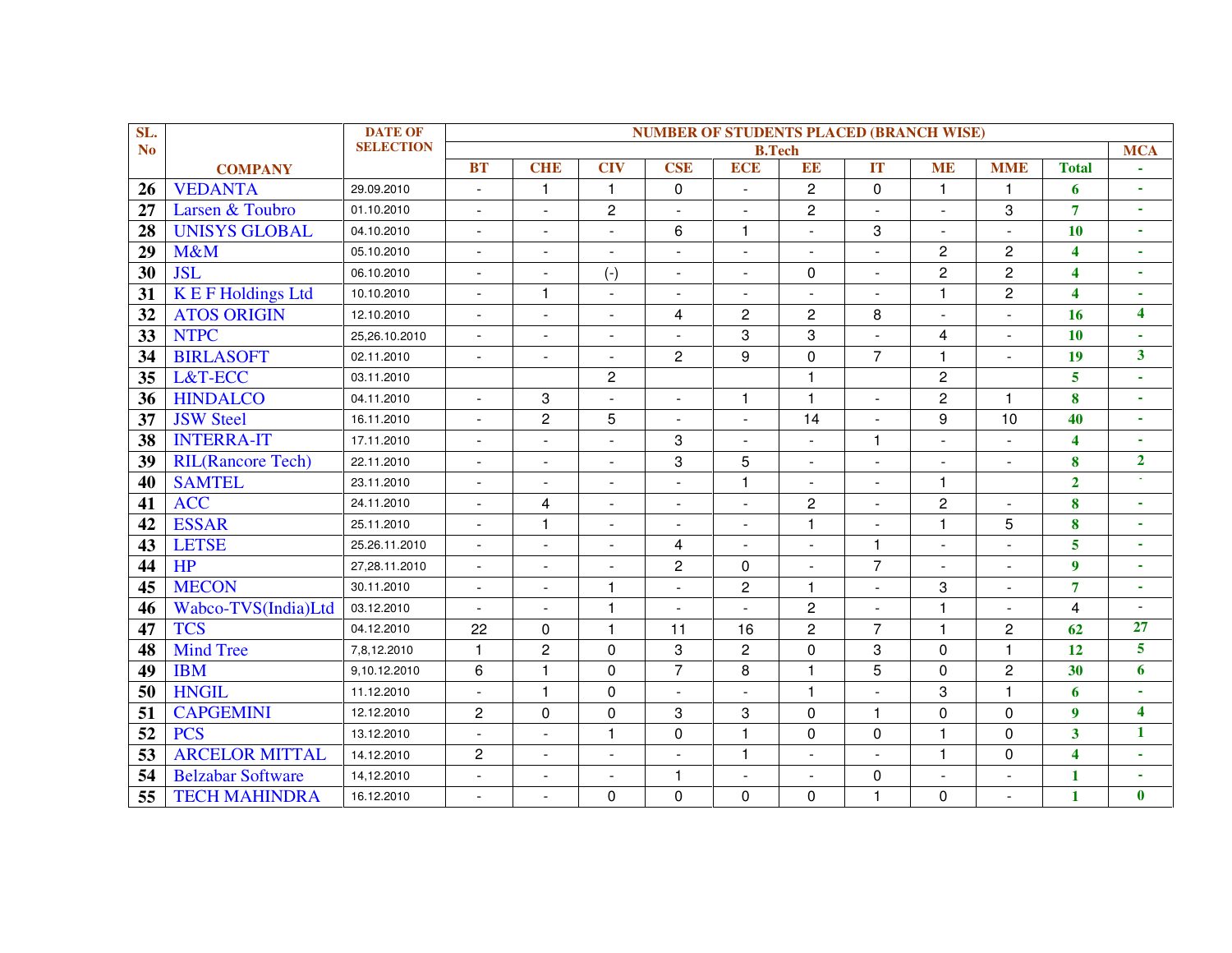| SL.                        |                           | <b>DATE OF</b>   | <b>NUMBER OF STUDENTS PLACED (BRANCH WISE)</b> |                |                          |                |                         |                |                          |                |                |                         |                             |
|----------------------------|---------------------------|------------------|------------------------------------------------|----------------|--------------------------|----------------|-------------------------|----------------|--------------------------|----------------|----------------|-------------------------|-----------------------------|
| <b>No</b>                  |                           | <b>SELECTION</b> |                                                |                |                          |                | <b>B.Tech</b>           |                |                          |                |                |                         | <b>MCA</b>                  |
|                            | <b>COMPANY</b>            |                  | <b>BT</b>                                      | <b>CHE</b>     | <b>CIV</b>               | <b>CSE</b>     | <b>ECE</b>              | EE             | IT                       | <b>ME</b>      | <b>MME</b>     | <b>Total</b>            |                             |
| 56                         | <b>ITC INFOTECH</b>       | 16.12.2010       | $\blacksquare$                                 | $\blacksquare$ | $\blacksquare$           | 3              | $\mathbf{1}$            | 0              | $6\phantom{1}$           | $\blacksquare$ | $\sim$         | <b>10</b>               | $\bf{0}$                    |
| 57                         | <b>SAPIENT</b>            | 22.12.2010       | $\overline{a}$                                 | $\sim$         | $\overline{a}$           | $\overline{4}$ | $\overline{c}$          | $\mathbf 0$    | 3                        | $\mathbf{r}$   | ÷,             | $\boldsymbol{9}$        | $\mathbf{1}$                |
| 58                         | <b>JSPL</b>               | 6,7,01,2011      | $\blacksquare$                                 | 3              | $\mathbf{1}$             | $\blacksquare$ | $\blacksquare$          | $\mathbf{2}$   | ÷,                       | $\overline{c}$ | $\overline{1}$ | $\boldsymbol{9}$        | $\sim$                      |
| 59                         | <b>VOLVO</b>              | 6.01.2011        | $\overline{a}$                                 | $\blacksquare$ | $\overline{a}$           | $\overline{a}$ | $\sim$                  | ÷              | ÷,                       | 3              | ÷.             | $\overline{\mathbf{3}}$ | $\mathbf{r}$                |
| 60                         | <b>IDEA CELLULAR</b>      | 10,12,01,2011    | $\overline{a}$                                 | $\sim$         | $\mathbf{r}$             | ÷.             | $\overline{\mathbf{4}}$ | ÷.             | $\overline{a}$           | $\blacksquare$ | $\overline{a}$ | $\overline{\mathbf{4}}$ | $\mathcal{L}_{\mathcal{A}}$ |
| 61                         | <b>Polaris Network</b>    | 11,01,2011       | $\blacksquare$                                 | $\blacksquare$ | $\overline{a}$           | $\mathbf 0$    | $\mathbf{1}$            | ÷              | $\mathbf 0$              | $\blacksquare$ | $\sim$         | $\mathbf{1}$            | $\overline{\phantom{a}}$    |
| 62                         | L&T Infotech              | 12,01,2011       | $\overline{c}$                                 | $\overline{4}$ | $\Omega$                 | $\mathbf 0$    | $\mathbf 0$             | $\mathbf{1}$   | $\mathbf{1}$             | 0              | $\Omega$       | 8                       | $\mathbf{0}$                |
| 63                         | <b>Future First</b>       | 14,01,2011       | $\mathbf{1}$                                   | $\pmb{0}$      | $\mathbf 0$              | $\mathbf 0$    | $\pmb{0}$               | $\mathbf 0$    | $\mathbf 0$              | $\mathbf{1}$   | $\mathbf 0$    | $\overline{2}$          | $\mathbf{r}$                |
| 64                         | <b>AMW Ltd.</b>           | 17,01,2011       | $\sim$                                         | $\blacksquare$ | $\overline{a}$           | $\sim$         | $\blacksquare$          | ÷,             | $\overline{a}$           | 1              | ÷.             | $\mathbf{1}$            | $\sim$                      |
| 65                         | Microsoft                 | 18,19,01,2011    | $\blacksquare$                                 | $\blacksquare$ | $\overline{a}$           | $\overline{c}$ | $\mathbf{L}$            | ÷              | $\mathbf{1}$             | $\blacksquare$ | $\sim$         | $\overline{\mathbf{3}}$ | $\mathbf{r}$                |
| 66                         | <b>HCL Tech</b>           | 21,01,2011       | $\overline{\phantom{a}}$                       | $\blacksquare$ | $\overline{a}$           | $\mathbf{1}$   | $\mathbf{1}$            | ÷.             | $\overline{2}$           | $\mathbf{r}$   |                | $\overline{\mathbf{4}}$ | $\mathbf{1}$                |
| 67                         | <b>Bharti</b> realty      | 27.01.2011       | $\mathbf{r}$                                   | $\blacksquare$ | $\mathbf{1}$             | $\sim$         | $\blacksquare$          | 3              | $\overline{a}$           | $\overline{4}$ | $\mathbf{r}$   | 8                       | $\mathbf{r}$                |
| 68                         | <b>Gontermann-Peipers</b> | 28.01.2011       | $\overline{a}$                                 | $\sim$         | $\overline{a}$           | L.             | $\sim$                  | $\mathbf{1}$   | $\overline{a}$           | 0              | $\overline{c}$ | $\overline{\mathbf{3}}$ | $\mathbf{r}$                |
| 69                         | <b>SUBROS</b>             | 31.1 & 1.2.2011  | $\blacksquare$                                 | $\blacksquare$ | $\blacksquare$           | $\blacksquare$ | $\mathbf{1}$            | $\mathbf 0$    | $\blacksquare$           | 4              | ÷              | $\overline{\mathbf{5}}$ | ä,                          |
| 70                         | <b>Adani Power</b>        | 02.2.2011        | $\blacksquare$                                 | $\mathbf{r}$   | $\overline{4}$           | ÷,             | $\mathbb{Z}^2$          | 1              | ÷,                       | 0              | $\blacksquare$ | $\overline{5}$          | $\overline{\phantom{a}}$    |
| 71                         | <b>Orient</b> fans        | 03.2.2011        | ÷,                                             | $\blacksquare$ | $\overline{\phantom{a}}$ | $\overline{a}$ | $\sim$                  | $\mathbf{1}$   | $\sim$                   | 1              | $\sim$         | $\overline{2}$          | $\blacksquare$              |
| 72                         | <b>HPCL</b>               |                  | $\blacksquare$                                 | $\blacksquare$ | $\mathbf{1}$             | $\blacksquare$ | $\blacksquare$          | 3              |                          | 4              |                | 8                       | $\blacksquare$              |
| 73                         | Matix Group               | 12.02.2011       | $\blacksquare$                                 | $\mathbf{1}$   | $\overline{\phantom{0}}$ | $\mathbf{r}$   | $\blacksquare$          | $\Omega$       | $\overline{\phantom{a}}$ | 0              | $\blacksquare$ | $\mathbf{1}$            | $\blacksquare$              |
| 74                         | <b>NMDC</b>               | 14.02.2011       | $\sim$                                         | $\sim$         | $\overline{a}$           | $\overline{a}$ | $\blacksquare$          | $\mathbf{1}$   | ÷,                       | $\mathbf{1}$   | ÷,             | $\overline{2}$          | $\blacksquare$              |
| 75                         | <b>ADP INDIA</b>          |                  |                                                |                |                          |                |                         |                |                          |                |                |                         | $\blacksquare$              |
|                            | (HYDERABAD)**             | 16.02.2011       |                                                |                |                          |                |                         |                |                          |                |                | $\bf{0}$                |                             |
| 76                         | <b>ITD CEMENTATION</b>    | 17.02.2011       | $\overline{a}$                                 |                | 3                        | $\blacksquare$ | $\blacksquare$          | $\sim$         | ÷,                       | $\blacksquare$ |                | $\overline{\mathbf{3}}$ | $\blacksquare$              |
| 77                         | <b>LAFARGE</b>            | 18.02.2011       | $\mathbf{r}$                                   | $\overline{c}$ | ÷.                       | $\sim$         | $\sim$                  | $\mathbf{1}$   | $\blacksquare$           | 1              | $\sim$         | $\overline{\mathbf{4}}$ | $\blacksquare$              |
| 78                         | <b>VISA STEEL</b>         | 23.02.2011       | $\mathbf{r}$                                   | $\mathsf{O}$   | $\mathbf 0$              | $\sim$         | 0                       | $\mathbf 0$    | $\mathbf{L}$             | $\mathbf 0$    | $\mathbf{1}$   | $\mathbf{1}$            | $\blacksquare$              |
| 79                         | C-DOT                     | 24,25.02.2011    | $\blacksquare$                                 | $\blacksquare$ | $\overline{a}$           | 1              | $\mathbf{1}$            | $\blacksquare$ |                          |                | $\blacksquare$ | $\overline{2}$          | $\blacksquare$              |
| 80                         | <b>Tata AutoComp</b>      | 02.03.2011       | $\mathbf{r}$                                   | $\overline{c}$ | $\overline{a}$           | $\sim$         | $\mathbb{Z}^2$          | 0              | $\mathbf 0$              | $\mathbf{1}$   | ÷.             | $\overline{\mathbf{3}}$ | $\blacksquare$              |
| 81                         | <b>TCE Ltd</b>            | 05.03.2011       |                                                | $\overline{a}$ | $\mathbf{1}$             | L.             | $\sim$                  |                | $\mathbf{L}$             | $\pmb{0}$      | $\sim$         | $\mathbf{1}$            | $\blacksquare$              |
| 82                         | <b>Ador Welding</b>       | 09.03.2011       | $\sim$                                         | $\blacksquare$ | $\overline{a}$           | $\overline{a}$ | $\mathbf 0$             | $\Omega$       | 0                        | 0              | $\Omega$       | $\bf{0}$                | $\blacksquare$              |
| $\overline{\overline{83}}$ | Mani Group                | 10.03.2011       | $\sim$                                         | $\sim$         | $\overline{2}$           |                | $\sim$                  | $\Omega$       | $\sim$                   | $\mathbf{r}$   |                | $\overline{2}$          | $\blacksquare$              |